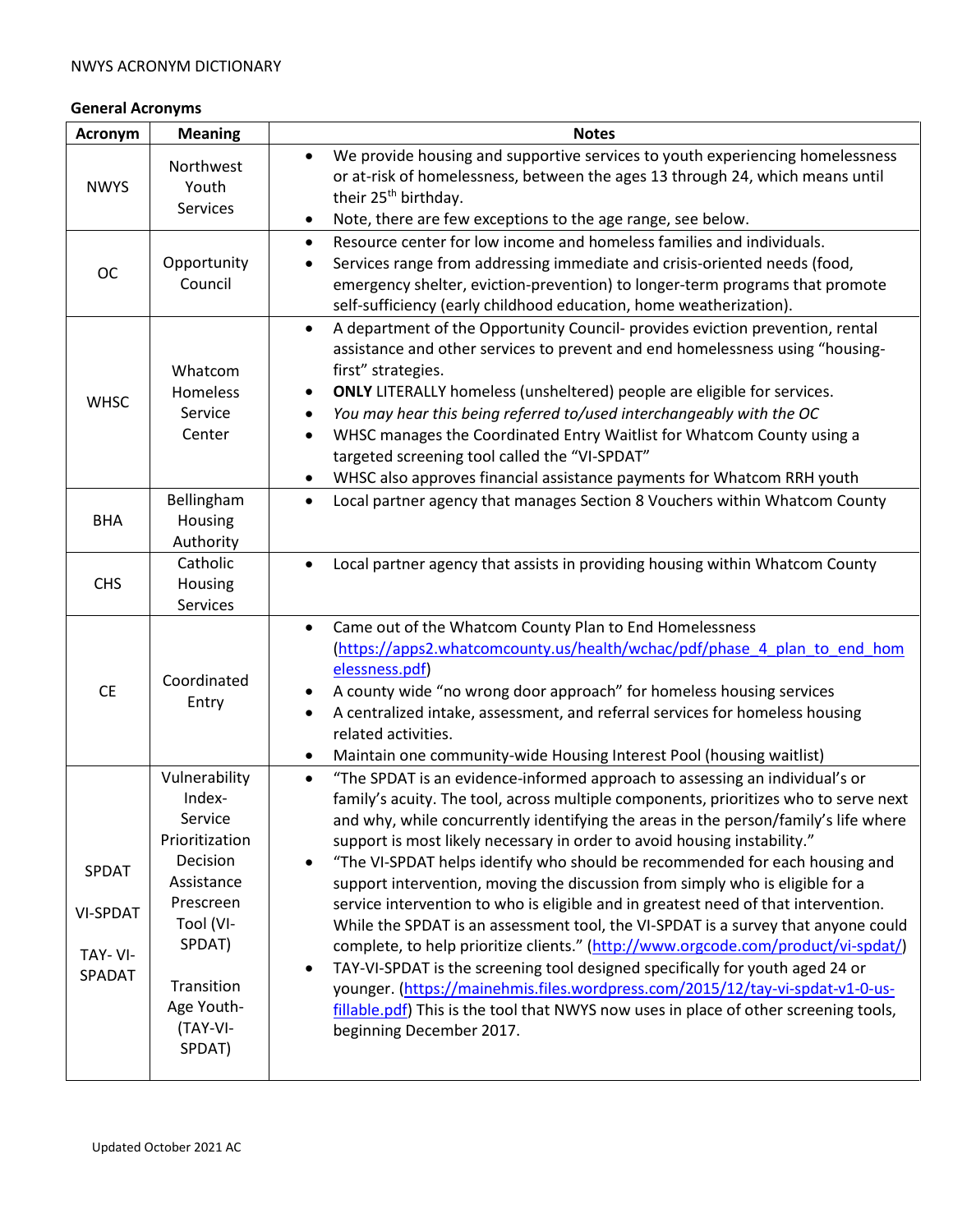#### NWYS ACRONYM DICTIONARY

| <b>HMIS</b>   | <b>Homeless</b><br>Management<br>Information<br>System      | A state-wide data management system used by Housing Providers to track how<br>$\bullet$<br>people move between housing programs. Each County has its own HMIS, which<br>cannot share information across county.<br>Each County has an HMIS lead<br>For Technical Assistance, onboarding new staff to HMIS (if applicable), trainings<br>and manuals, contact the Department of Commerce<br>https://www.commerce.wa.gov/serving-communities/homelessness/hmis/<br>$\bullet$ |
|---------------|-------------------------------------------------------------|----------------------------------------------------------------------------------------------------------------------------------------------------------------------------------------------------------------------------------------------------------------------------------------------------------------------------------------------------------------------------------------------------------------------------------------------------------------------------|
| <b>YIP</b>    | Youth<br>Interest Pool<br>(formerly<br>Housing<br>Waitlist) | Youth ages 18-24, 16 and 17 emancipated, who are interested in any of our<br>$\bullet$<br>housing programs (excluding the PAD) must turn in a NWYS application to be<br>placed on the YIP.<br>A youth who is within our age range may also complete an application with the<br>WHSC and be placed on our YIP, as long as there in an ROI in place to share this<br>information.                                                                                            |
| HCM or<br>CM. | <b>Housing Case</b><br>Manager or<br>Case<br>Manager        | Case Managers include Housing CM's, Vocational CM's, and PAD CM.<br>٠                                                                                                                                                                                                                                                                                                                                                                                                      |

### **Service Acronyms**

| Acronym      | <b>Meaning</b>                                            | <b>Notes</b>                                                                                                                                                                                                                                                                                                                                                                                                |  |
|--------------|-----------------------------------------------------------|-------------------------------------------------------------------------------------------------------------------------------------------------------------------------------------------------------------------------------------------------------------------------------------------------------------------------------------------------------------------------------------------------------------|--|
| Pre-HCM      | Pre-Housing<br>Case<br>Management                         | Pre-Housing Case Management is a program specific to Whatcom County. When a<br>$\bullet$<br>case manager has an opening on their case load a youth is selected from the YIP to<br>begin regularly working with an assigned case manager with the goal of housing.                                                                                                                                           |  |
| <b>HUSLY</b> | Housing for<br><b>Under Served</b><br>Low-Income<br>Youth | Four-bed emergency shelter program for youth ages 18-25<br>$\bullet$<br>90 day max stay<br>$\bullet$<br>Program available in Whatcom and Skagit<br>$\bullet$                                                                                                                                                                                                                                                |  |
| TL or TLP    | Transition<br>Living<br>Program                           | For youth ages 18-21<br>$\bullet$<br>NWYS is the lease holder of multiple units with within the County<br>540 day max stay (about 18 months)<br>$\bullet$<br>Program available in Whatcom and Skagit                                                                                                                                                                                                        |  |
| <b>RRH</b>   | Rapid Re-<br>Housing                                      | For youth ages 18-25<br>$\bullet$<br>Client is lease holder; worked with HCM to find rental in the community<br>NWYS provides rental assistance, including most move-in costs (with exceptions), for<br>up to 6 months<br>RRH program available in Whatcom, Skagit and Island<br>(RRH is the only NWYS program operated in Island County)<br>RRH program in Whatcom used to be called Perm, changed in 2019 |  |
| $S + C$      | <b>Shelter Plus</b><br>Care                               | For youth 18-25<br>$\bullet$<br>Client must be chronically homeless and have a diagnosed mental disability<br>Youth is lease holder, Bellingham Housing Authority is the subsidy provider (funder).<br>$\bullet$<br>NWYS only provides case management to S+C youth, the OC and CHS are the sponsor<br>agencies.<br>S+C program only available in Whatcom<br>٠                                              |  |
| <b>PSH</b>   | Permanent<br>Supportive<br>Housing                        | A general term for housing programs that provide wrap-around services and have<br>$\bullet$<br>strict criteria for eligibility, including but not limited to, chronically homeless and<br>presence of a disability.                                                                                                                                                                                         |  |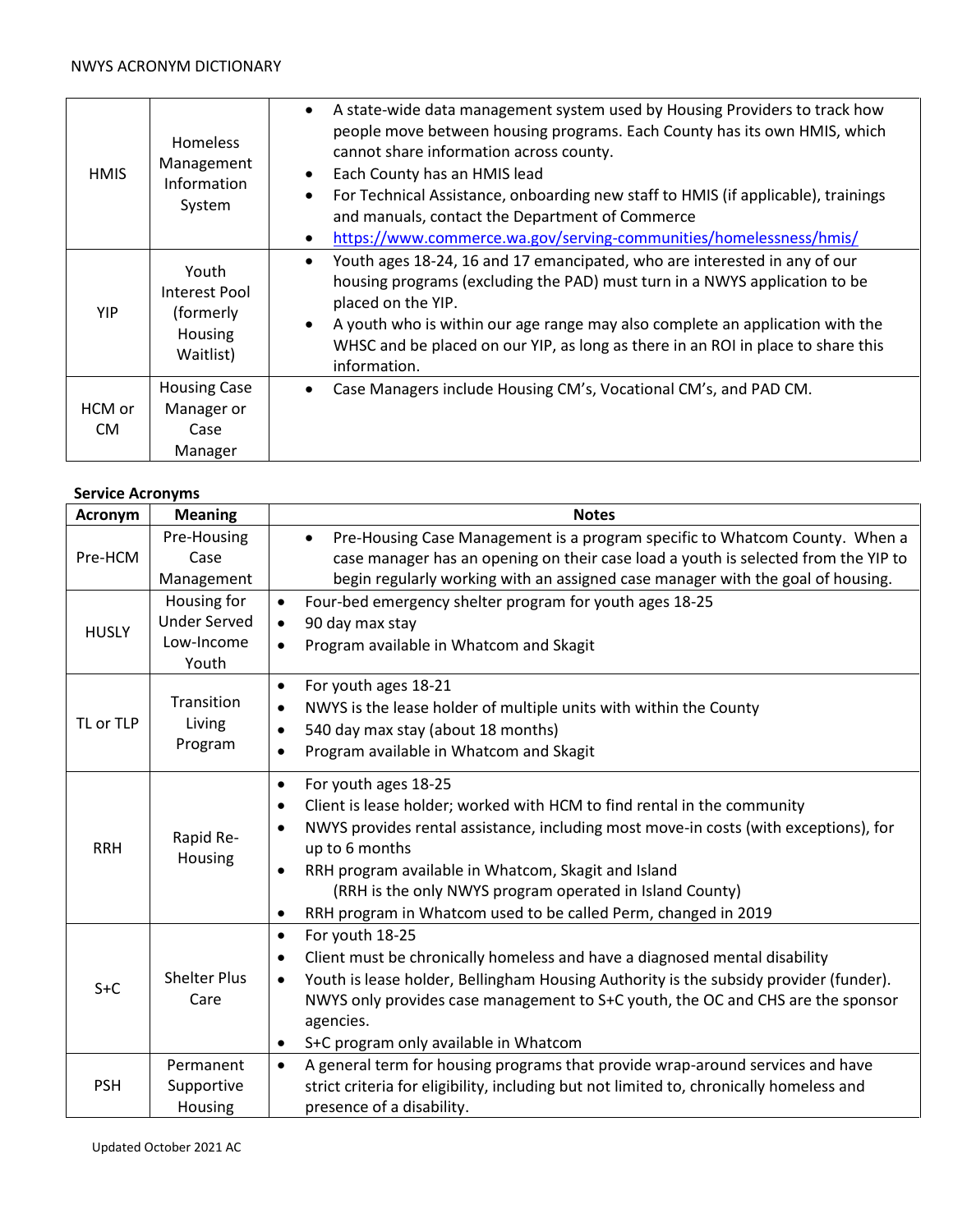#### NWYS ACRONYM DICTIONARY

|             |                    | NWYS has 2 PSH programs: S+C and 22 North<br>$\bullet$                                                                                                             |
|-------------|--------------------|--------------------------------------------------------------------------------------------------------------------------------------------------------------------|
|             |                    | A partnered PSH facility which between NWYS and the OC.<br>$\bullet$                                                                                               |
|             |                    | 40 total units, 20 units dedicated to youth (NWYS)<br>٠                                                                                                            |
| 22N         | 22 North           | NWSY has 3 PSH "programs" housed within this building, 22N-Project Based Voucher,<br>$\bullet$                                                                     |
|             |                    | 22N-Flex, and 22N-Floater.                                                                                                                                         |
|             |                    | Emergency shelter for youth ages 13-17, must exit upon 18 <sup>th</sup> birthday<br>$\bullet$                                                                      |
| PAD         |                    | Three different "programs" that differ depending on funding source and whether a<br>$\bullet$                                                                      |
| BCP/ES      |                    | youth is a state dependent                                                                                                                                         |
| (or RHY)    | Positive           | All are voluntary programs, a parent or guardian must sign a youth in<br>$\bullet$                                                                                 |
|             |                    | BCP-ES is for non-state dependent youth, maximum stay of 21 days<br>$\bullet$                                                                                      |
| BCP-        | Adolescent         | BCP Extended Stay is provided by a mix of funding for youth who have not exited at                                                                                 |
| Extended    | Development        | their 21 <sup>st</sup> stay. We no longer bill to RHY after 21 days, so we transition them into                                                                    |
| Stay        | Program:           | Extended Stay.                                                                                                                                                     |
|             |                    | LT, Long Term, is for youth 16-17 who require long-term care, can stay up to 2 years,<br>$\bullet$                                                                 |
| <b>LT</b>   |                    | and are willing to work more towards independence.                                                                                                                 |
|             |                    | HOPE, state dependent youth only. Maximum stay of 30 days, with possibility to<br>$\bullet$<br>extend stay up to 30 additional days, if approved.                  |
| <b>HOPE</b> |                    | PAD program only available in Whatcom, it is the only shelter for minors in this county.                                                                           |
|             | Crisis             | Another type of Emergency Shelter. See Safe and Stable Exit excel for more<br>$\bullet$                                                                            |
| <b>CRC</b>  | Residential        | information. Found here:  \OHY\Safe Stable Exits.xlsx                                                                                                              |
|             | Center             |                                                                                                                                                                    |
|             |                    | Youth ages 13-25 may access vocational support, which includes assistance with job<br>$\bullet$                                                                    |
|             | Vocational         | searches and academic preparation.                                                                                                                                 |
| Voc         | Readiness          | The Vocational program operates two job training programs: Youth Jobs and We Grow<br>$\bullet$                                                                     |
|             | Program            | Vocational programs in both Whatcom and Skagit, but only Youth Jobs and We Grow<br>$\bullet$                                                                       |
|             |                    | available in Whatcom                                                                                                                                               |
|             |                    | Youth ages 13-25 that identify as LGBTQ+ or questioning can access counseling and<br>$\bullet$                                                                     |
| QYP         | Queer Youth        | supportive services                                                                                                                                                |
|             | Project            | The QYP coordinator provides outreach and education to local community<br>$\bullet$                                                                                |
|             |                    | QYP available in both counties<br>$\bullet$                                                                                                                        |
|             |                    | Youth ages 12-17 who are 2 <sup>nd</sup> and 3 <sup>rd</sup> time diversion cases are referred to TC to<br>$\bullet$                                               |
| <b>TC</b>   | <b>Teen Court</b>  | participate in alternative program to juvenile court                                                                                                               |
|             |                    | TC only available in Whatcom<br>٠                                                                                                                                  |
|             |                    | Street Outreach Services funded by the OHY grant, offered only in Skagit county<br>$\bullet$                                                                       |
|             | Street<br>Outreach | Program is partnered with Oasis Teen Shelter, under the name Connect.<br>٠<br>Available to youth 13-25, pre-housing only. Once a youth is housed stably, they must |
| SOS         | Services           | ٠<br>be exited. Oasis is the lead on minors, NWYS is the lead on adults.                                                                                           |
|             |                    |                                                                                                                                                                    |
|             |                    |                                                                                                                                                                    |
|             |                    | Street Outreach Program, similar to SOS, but available through RHY funding, and only<br>available in Whatcom.                                                      |
|             | Street<br>Outreach |                                                                                                                                                                    |
| SOP         | Program            |                                                                                                                                                                    |
|             |                    |                                                                                                                                                                    |
|             |                    |                                                                                                                                                                    |